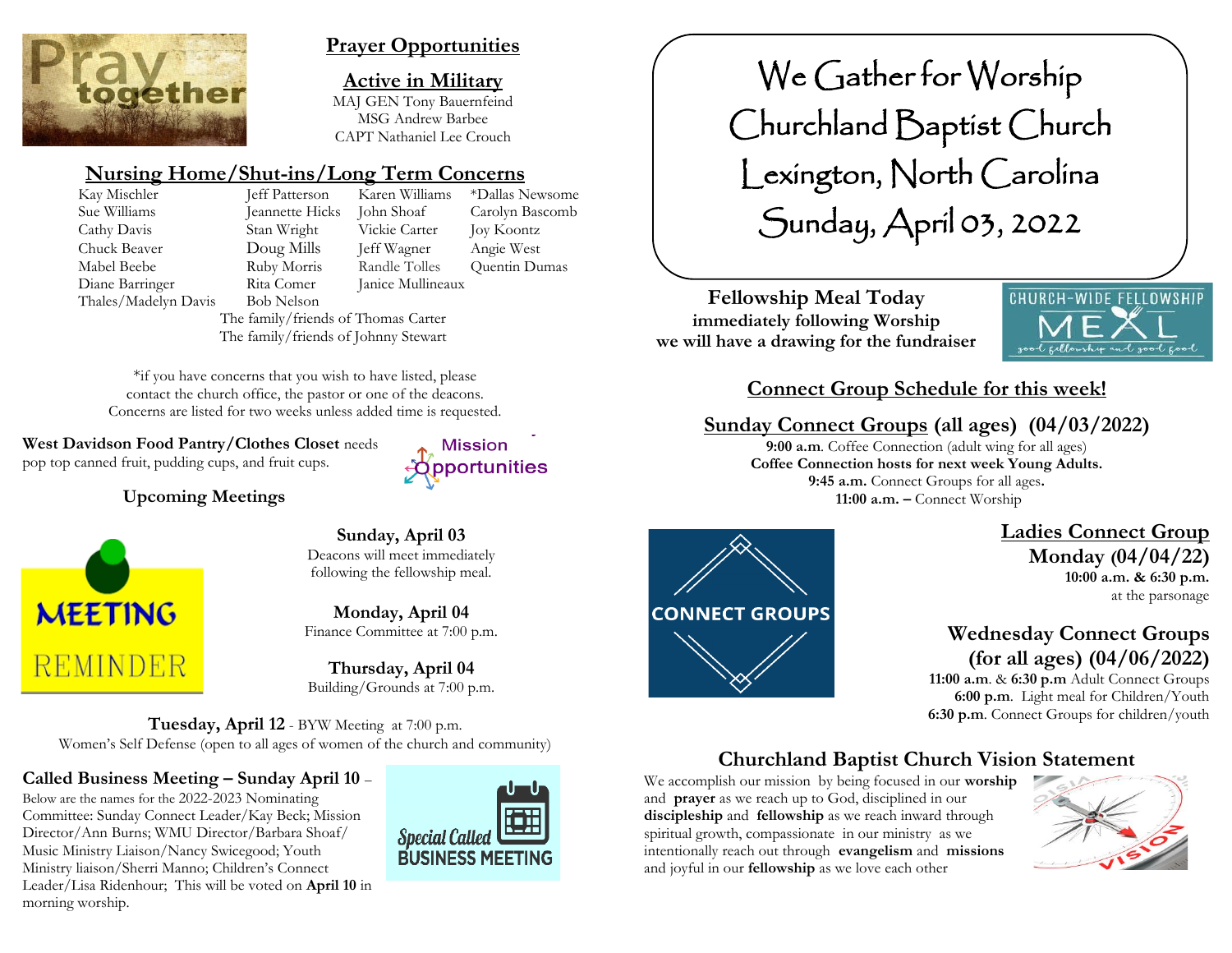The Worship Service at Eleven O'clock Sunday morning, April 03, 2022  $\overline{\phantom{a}}$ 



**Chiming of the Hour**

**Welcome/The Work of the Church**

**Call to Worship – Handbells** Amazing Grace

#### **Invocation**

**Hymn of Praise #206 –** Blessed Be the Name

**Missions Moment** Wendy Marion – West Davidson Food Pantry

> **Special Music – Chancel Choir** Just a Closer Walk/In the Garden

**Hymn of Giving #450 –** I Need Thee Every Hour

**Offertory Prayer -** Nancy Swicegood

## **Receiving of Tithes and Offerings**

. **Doxology**

**Message – Dr. Huckaby** The House of Prayer – Matthew 21:12-13

**Invitation #308 –** Pass Me Not O Gentle Savior

**Postlude** - Roy Hicks

## **Missions Offering collected following worship**

# **The House of Prayer Matthew 21:12-13**

<sup>12</sup> Jesus entered the temple courts and drove out all who were buying and selling there. He overturned the tables of the money changers and the benches of those selling doves. <sup>13 "</sup>It is written," he said to them, **My house will be called a house of prayer,'** but you are making it 'a den of robbers.



**Introduction –** in our text this morning something made Jesus very angry. The text asks three questions and we'll make a personal application and also an application to Churchland Baptist:



**F\_\_\_\_\_\_\_\_\_\_\_\_ W\_\_\_\_\_\_\_\_\_\_\_\_ (Isaiah 56:7)**

*And foreigners who bind themselves to the LORD to serve him, to love the name of the LORD, and to worship him, all who keep the Sabbath without desecrating it and who hold fast to my covenant-- 7 these I will bring to my holy mountain and give them joy in my house of prayer. Their burnt offerings and sacrifices will be accepted on my altar; for my house will be called a house of prayer for all nations."*

**Conclusion** – the final question is this, why is prayer often an afterthought in our churches? If this is, and it should be, a house of prayer, why don't we pray as if it all depends on God and it does? If we are going to impact this community for Jesus, if we are going to reach our goal, if we are going to be a church pleasing to God, then we must be a house of prayer for all people.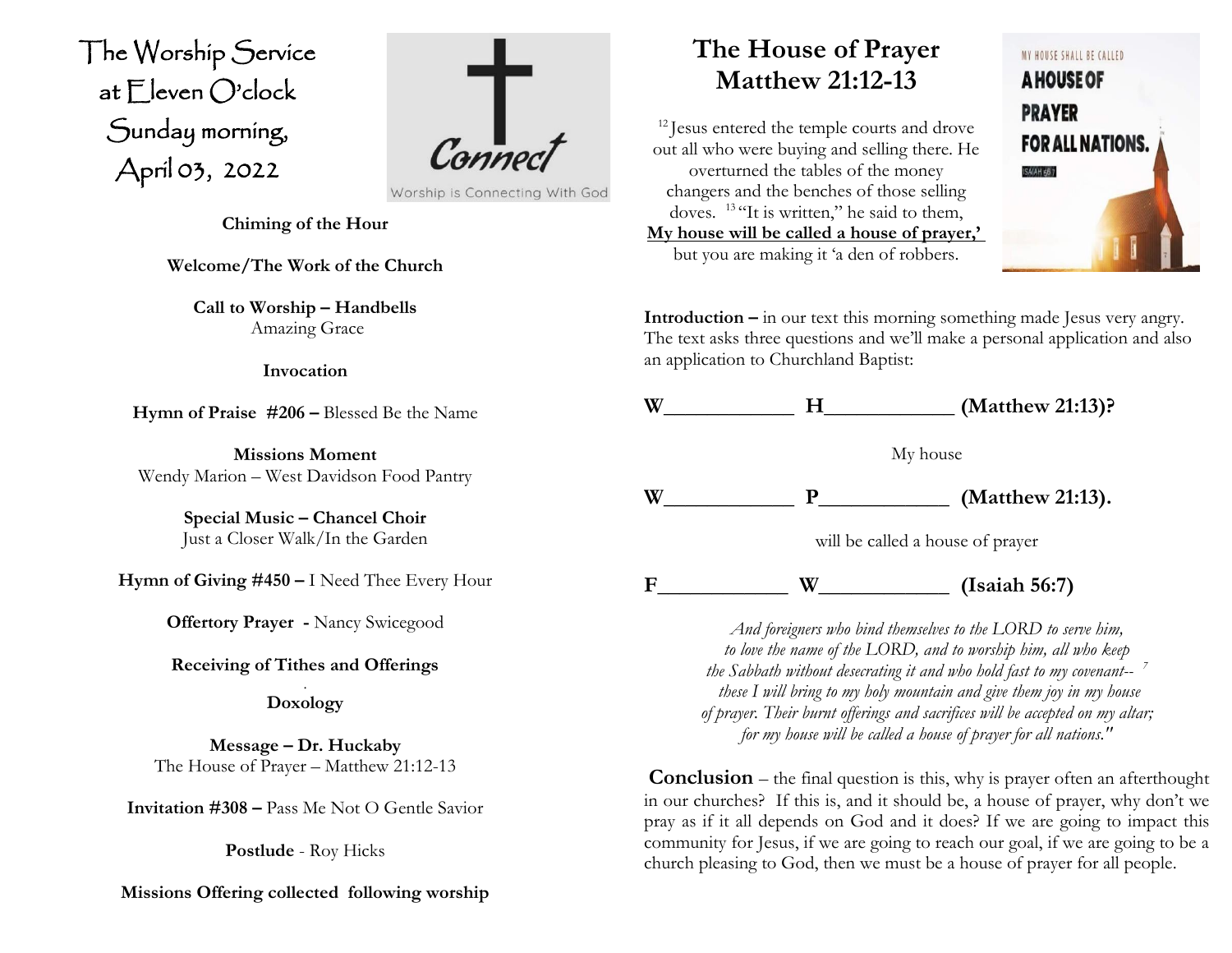

## **Volunteer Opportunities**

**Deacon of the Week -** Nancy Swicegood **Next week** – Suzan Tedder

**Security Team 04/03** –– Frank Boris/Harold Burns **04/10 –** Lee Fleeman/Ron Hartley

#### **Nursery Volunteers**

**04/03** – Lisa Ridenhour/Sandra Beck **04/10 –** Blanca Wood/Kathyrn Harris

#### **Children's Church**

**04/03 –** Blanca Wood/Rosa Alonso **04/10 -** Taylor Heitman/Jessica West**–**

#### **Wednesday Children's Connect**

**04/06 -** Marlena Fleeman/Jeanette Mills/Karen Huckaby/Jackie Stiffell **04/13 –** Lisa Olp/Fairye Mills/Suzie Sidden/Sherri Manno

#### **Office Secretaries**

**04/03 –** Amy Freeman **04/10 –** Pam Phipps

**Counting Team 04/03 -** Karen Allen/Rita Caudle **04/10 –**Amy Freeman/Sharon Hartley

#### **Ushers**

**04/03** – Frank Boris/Billy Harris/Jeff Snider/Harold Burns **04/10 –** Tim Freeman/Ronald Hartley/Spencer Shoaf/Luke Shepherd

**Hope in Motion Relay for Life** team needs silent auction items. See Lisa Ridenhour if you have an item to donate. This could be things you would like to regift, or an item you secure from a business, or a purchased gift card. Connect groups are encouraged to make a themed basket to donate with each member contributing an item for the theme. Most all items are welcome! Thanks in advance.





**Congratulations** to Stacy Williams for being inducted into the Special Olympics Hall of Fame on Saturday, March 26. 2022

**Welcome to worship** today for our Missions Moment Wendy Marion, the director of the West Davidson Food Pantry.





## **Volunteer Opportunities**

**Deacon of the Week -** Nancy Swicegood **Next week** – Suzan Tedder

## **Security Team**

**04/03** –– Frank Boris/Harold Burns **04/10 –** Lee Fleeman/Ron Hartley

#### **Nursery Volunteers**

**04/03** – Lisa Ridenhour/Sandra Beck **04/10 –** Blanca Wood/Kathyrn Harris

## **Children's Church**

**04/03 –** Blanca Wood/Rosa Alonso **04/10 -** Taylor Heitman/Jessica West**–**

#### **Wednesday Children's Connect**

**04/06 -** Marlena Fleeman/Jeanette Mills/Karen Huckaby/Jackie Stiffell **04/13 –** Lisa Olp/Fairye Mills/Suzie Sidden/Sherri Manno

## **Office Secretaries**

**04/03 –** Amy Freeman **04/10 –** Pam Phipps

## **Counting Team**

**04/03 -** Karen Allen/Rita Caudle **04/10 –**Amy Freeman/Sharon Hartley

## **Ushers**

**04/03** – Frank Boris/Billy Harris/Jeff Snider/Harold Burns **04/10 –** Tim Freeman/Ronald Hartley/Spencer Shoaf/Luke Shepherd

**Hope in Motion Relay for Life** team needs silent auction items. See Lisa Ridenhour if you have an item to donate. This could be things you would like to regift, or an item you secure from a business, or a purchased gift card. Connect groups are encouraged to make a themed basket to donate with each member contributing an item for the theme. Most all items are welcome! Thanks in advance.





**Congratulations** to Stacy Williams for being inducted into the Special Olympics Hall of Fame on Saturday, March 26. 2022

**Welcome to worship** today for our Missions Moment Wendy Marion, the director of the West Davidson Food Pantry.